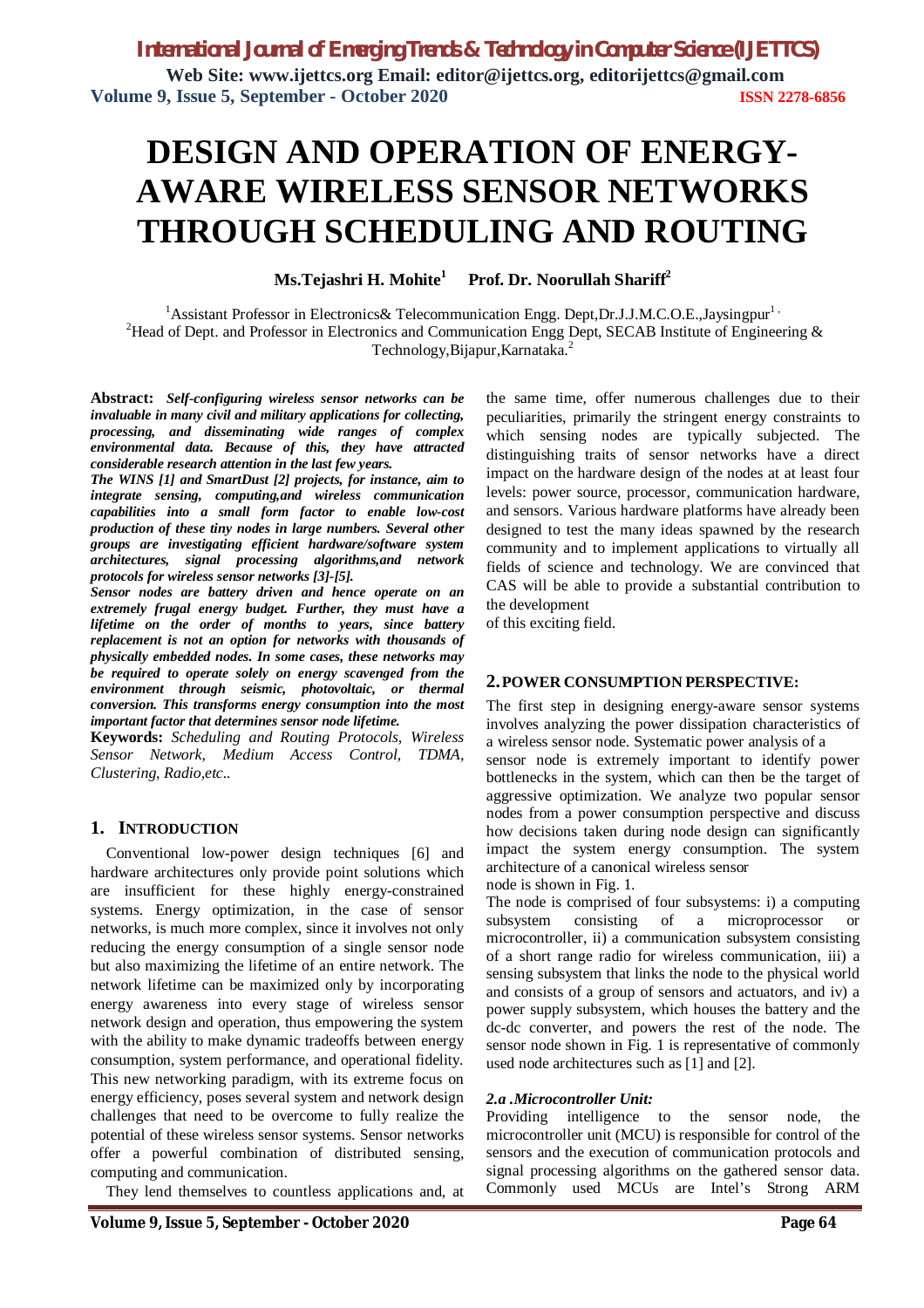# *International Journal of Emerging Trends & Technology in Computer Science (IJETTCS)*

**Web Site: www.ijettcs.org Email: editor@ijettcs.org, editorijettcs@gmail.com Volume 9, Issue 5, September - October 2020 ISSN 2278-6856**

microprocessor and Atmel's AVR microcontroller. The power-performance characteristics of MCUs have been studied extensively, and several techniques have been proposed to estimate the power consumption of these embedded processors [7], [8]. While the choice of MCU is dictated by the required performance levels, it can also significantly impact the node's power dissipation characteristics.For example, the StrongARM microprocessor from Intel, used in high-end sensor nodes, consumes around 400 mW of power while executing instructions,whereas the ATmega103L AVR microcontroller from Atmel consumes only around 16.5 mW, but provides much lower performance.

#### **3. HARDWARE DESIGN ISSUES**

In a generic sensor node (Figure 3), we can identify a power module, a communication block, a processing unit with internal and/or external memory, and a module for sensing and actuation.

#### *Power*

Using stored energy or harvesting energy from the outside world are the two options for the power module. Energy storage may be achieved with the use of batteries or alternative devices such as fuel cells or miniaturized heat engines, whereas energy-scavenging opportunities [D37] are provided by solar power, vibrations, acoustic noise, and piezoelectric effects [D38]. The vast majority of the existing commercial and research platforms relies on batteries, which dominate the node size. Primary (nonrechargeable) batteries are often chosen, predominantly AA, AAA and coin-type.

Alkaline batteries offer a high energy density at a cheap price, offset by a non-flat discharge,a large physical size with respect to a typical sensor node, and a shelf life of only 5 years. Voltage regulation could in principle be employed, but its high inefficiency and large quiescent current consumption call for the use of components

that can deal with large variations in the supply voltage [A5]. Lithium cells are very compact and boast a flat discharge curve. Secondary (rechargeable) batteries are typically not desirable, as they offer a lower energy density and a higher cost, not to mention the fact that in most applications recharging is simply not practical.

Fuel cells [D39] are rechargeable electrochemical energyconversion devices where electricity and heat are produced as long as hydrogen is supplied to react with oxygen. Pollution is minimal, as water is the main byproduct of the reaction. The potential of fuel cells for energy storage and power delivery is much higher than the one of traditional battery technologies, but the fact that they require hydrogen complicates their application. Using renewable energy and scavenging techniques is an interesting alternative



Figure 1. Anatomy of a generic sensor node.

#### **4. CLUSTERING:**

If the number of nodes used in the application is large, then data aggregation has to be done. If all the nodes try to send the sensed data to the BS(Base Station), more energy will be consumed,eventually more nodes will die frequently. The data gathered by a set of nodes has to aggregated

and sent to the BS from that point. A tree like arrangement of wireless sensor nodes is used in this work. All the nearby nodes are grouped to form different clusters. This idea is inspired from the work of LEACH [13] (Low Energy Adaptive Clustering Hierarchy). In this algorithm, different set of nodes become the cluster heads each time. Every time the node which is the cluster head takes the responsibility of aggregating the data from its nearby nodes and sends the data to the BS, there by reduces the energy wastage of all the nodes. There are also other types of routing techniques available. Most of them are derived from the LEACH [13]. The other types are Random walk [15] protocol-In this the nodes are simply arranged like a grid.

The nodes are assumed to be present at the grid junctions, and then the desired route is found out. There are again three more subdivision under these. But practically for the environmental monitoring applications, this type of keeping the nodes at grid junction i.e., the topology becomes impossible. In Directed Diffusion method [14], the query will be broadcasted from the node, it will reach only the active (alive) nodes. The interested nodes will then send back the data to the desired node. In turn this will lead to lot of energy wastage, since broadcasting needs lot of energy.So the cluster based routing is best suitable routing protocol for Environmental monitoring applications.

In this work, the clusters are formed based on a weight attached to each node. While forming the clusters, the following rule should be followed- No two clusters should have one or more nodes in interference range. Interference range is that , the two nearest nodes in two different clusters should not be in either transmitting(rt )or receiving state(rr). This will cause interference and overhearing of packets and thereby wastage of energy.

#### **5. SIMULATION AND RESULTS:**

The above described method of Cluster based sleep/wakeup scheduling is tested in a simulated WSN and it proves to be efficient. Network Simulator-2(NS2) is used in this work for simulation.NS2 is one of the best simulation tools